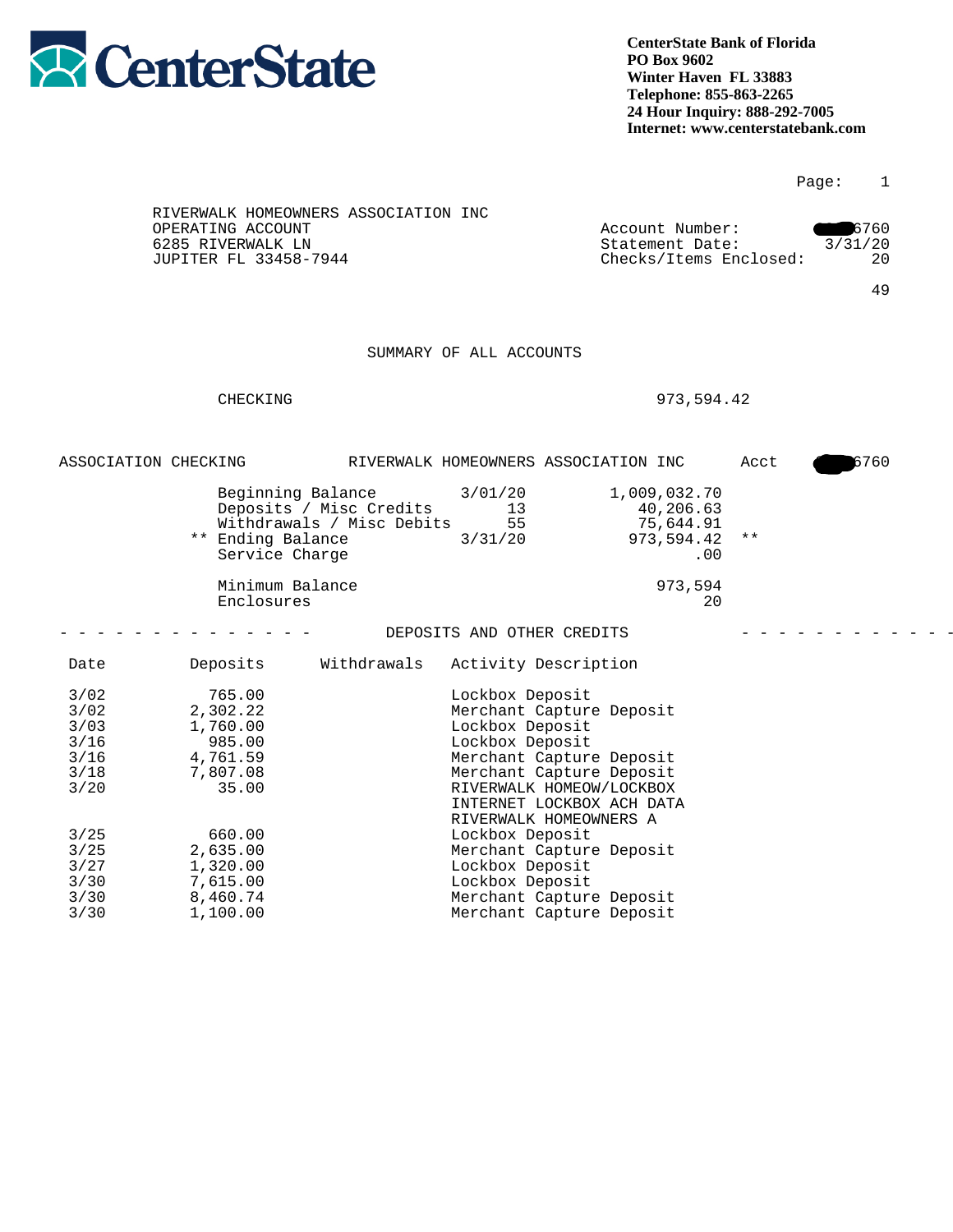

Page: 2

|  | RIVERWALK HOMEOWNERS ASSOCIATION INC | Account Number: | 6760    |
|--|--------------------------------------|-----------------|---------|
|  |                                      | Statement Date: | 3/31/20 |

|      |          |             | MISCELLANEOUS DEBITS                                 |  |
|------|----------|-------------|------------------------------------------------------|--|
| Date | Deposits | Withdrawals | Activity Description                                 |  |
| 3/02 |          | 351.00      | Normandy Insuran/SIGONFILE<br>Riverwalk Homeowners A |  |
| 3/03 |          | 5,724.48    | ADP WAGE PAY/WAGE PAY<br>RIVERWALK HOMEOWNERS A      |  |
| 3/03 |          | 1,445.99    | $ADP - TAX/ADP - TAX$<br>RIVERWALK HOMEOWNERS A      |  |
| 3/09 |          | 7,000.00    | CAPITAL ONE/PHONE PYMT<br>PERHOLTZRONALD             |  |
| 3/10 |          | 11.52       | FPL DIRECT DEBIT/ELEC PYMT<br>RIVERWALK HOA          |  |
| 3/12 |          | 628.19      | FPL DIRECT DEBIT/ELEC PYMT<br>RIVERWALK HOMEOWNERS A |  |
| 3/12 |          | 188.45      | FPL DIRECT DEBIT/ELEC PYMT<br>RIVERWALK HOMEOWNERS A |  |
| 3/12 |          | 170.26      | FPL DIRECT DEBIT/ELEC PYMT<br>RIVERWALK HOMEOWNERS A |  |
| 3/12 |          | 127.26      | FPL DIRECT DEBIT/ELEC PYMT<br>RIVERWALK HOMEOWNERS A |  |
| 3/12 |          | 83.96       | FPL DIRECT DEBIT/ELEC PYMT<br>RIVERWALK HOMEOWNERS A |  |
| 3/12 |          | 54.87       | FPL DIRECT DEBIT/ELEC PYMT<br>RIVERWALK HOMEOWNERS A |  |
| 3/12 |          | 45.47       | FPL DIRECT DEBIT/ELEC PYMT<br>RIVERWALK HOMEOWNERS A |  |
| 3/12 |          | 24.06       | FPL DIRECT DEBIT/ELEC PYMT<br>RIVERWALK HOMEOWNERS A |  |
| 3/12 |          | 18.47       | FPL DIRECT DEBIT/ELEC PYMT<br>RIVERWALK HOMEOWNERS A |  |
| 3/12 |          | 11.50       | FPL DIRECT DEBIT/ELEC PYMT<br>RIVERWALK HOMEOWNERS A |  |
| 3/12 |          | 10.63       | FPL DIRECT DEBIT/ELEC PYMT<br>RIVERWALK HOMEOWNERS A |  |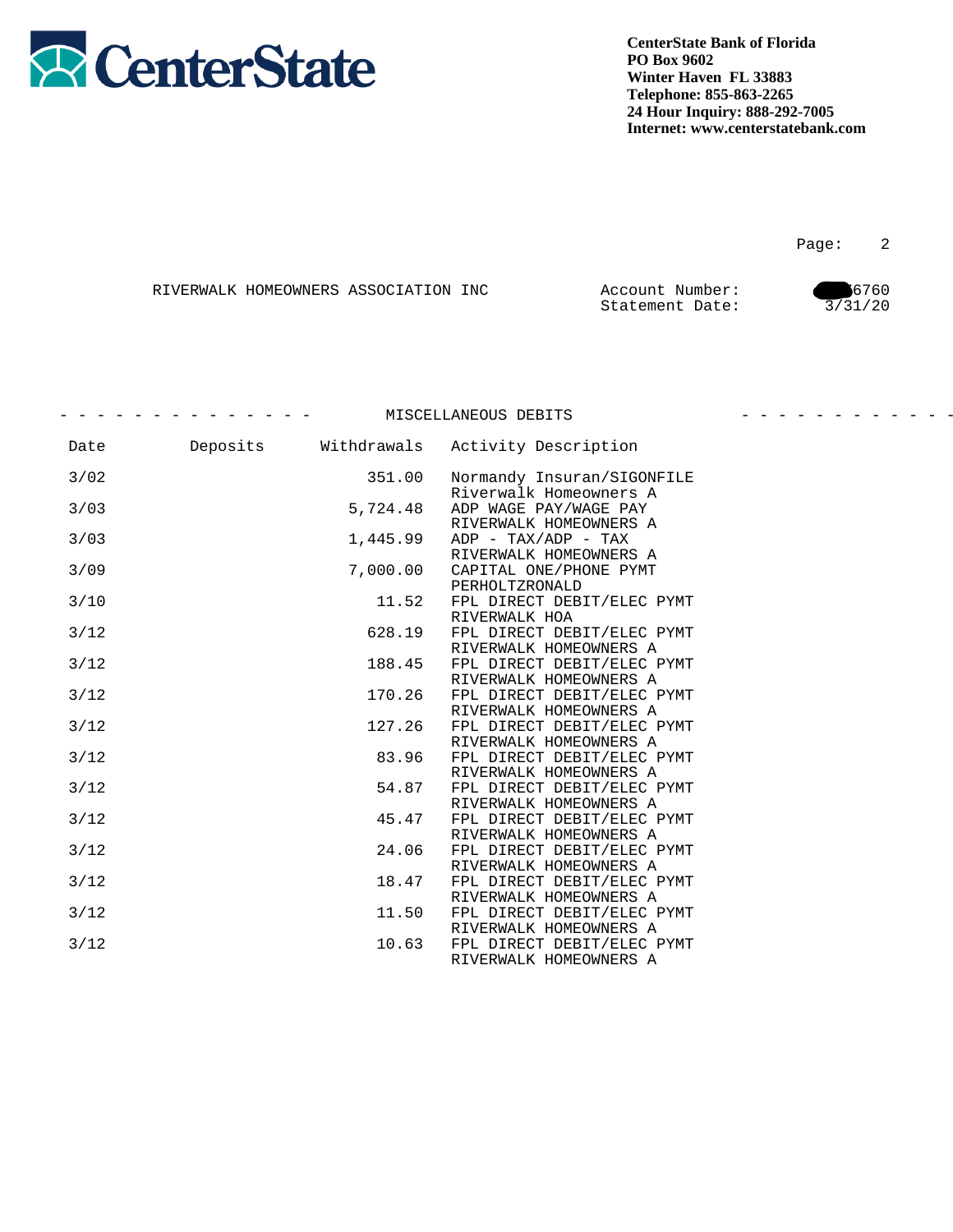

Page: 3

|  | RIVERWALK HOMEOWNERS ASSOCIATION INC | Account Number: | 6760    |
|--|--------------------------------------|-----------------|---------|
|  |                                      | Statement Date: | 3/31/20 |

|      |          |             | MISCELLANEOUS DEBITS                                  | - - - - - - - - - - - - - |
|------|----------|-------------|-------------------------------------------------------|---------------------------|
| Date | Deposits | Withdrawals | Activity Description                                  |                           |
| 3/13 |          | 48.24       | ADP PAYROLL FEES/ADP - FEES<br>Riverwalk Homeowners A |                           |
| 3/17 |          | 5,724.48    | ADP WAGE PAY/WAGE PAY<br>RIVERWALK HOMEOWNERS A       |                           |
| 3/17 |          | 1,436.19    | $ADP - TAX/ADP - TAX$<br>RIVERWALK HOMEOWNERS A       |                           |
| 3/19 |          | 185.85      | TOWN OF JUPITER/UT BILL<br>RIVERWALK HOMEOWNERS A     |                           |
| 3/19 |          | 70.83       | TOWN OF JUPITER/UT BILL<br>RIVERWALK HOA              |                           |
| 3/19 |          | 44.26       | TOWN OF JUPITER/UT BILL<br>RIVERWALK HOMEOWNERS A     |                           |
| 3/19 |          | 28.81       | TOWN OF JUPITER/UT BILL<br>RIVERWALK HOMEOWNERS A     |                           |
| 3/20 |          | 418.68      | FPL DIRECT DEBIT/ELEC PYMT<br>RIVERWALK HOMEOWNERS A  |                           |
| 3/20 |          | 322.80      | FPL DIRECT DEBIT/ELEC PYMT<br>RIVERWALK HOMEOWNERS A  |                           |
| 3/20 |          | 261.78      | FPL DIRECT DEBIT/ELEC PYMT<br>RIVERWALK HOMEOWNERS A  |                           |
| 3/20 |          | 203.33      | FPL DIRECT DEBIT/ELEC PYMT<br>RIVERWALK HOMEOWNERS A  |                           |
| 3/20 |          | 165.44      | FPL DIRECT DEBIT/ELEC PYMT<br>RIVERWALK HOMEOWNERS A  |                           |
| 3/27 |          | 239.70      | SouthData Color Statement                             |                           |
| 3/27 |          | 150.65      | SouthData Postage                                     |                           |
| 3/27 |          | 48.24       | ADP PAYROLL FEES/ADP - FEES<br>Riverwalk Homeowners A |                           |
| 3/30 |          | 13,146.90   | CAPITAL ONE/PHONE PYMT<br>PERHOLTZRONALD              |                           |
| 3/31 |          | 5,927.89    | ADP WAGE PAY/WAGE PAY<br>RIVERWALK HOMEOWNERS A       |                           |